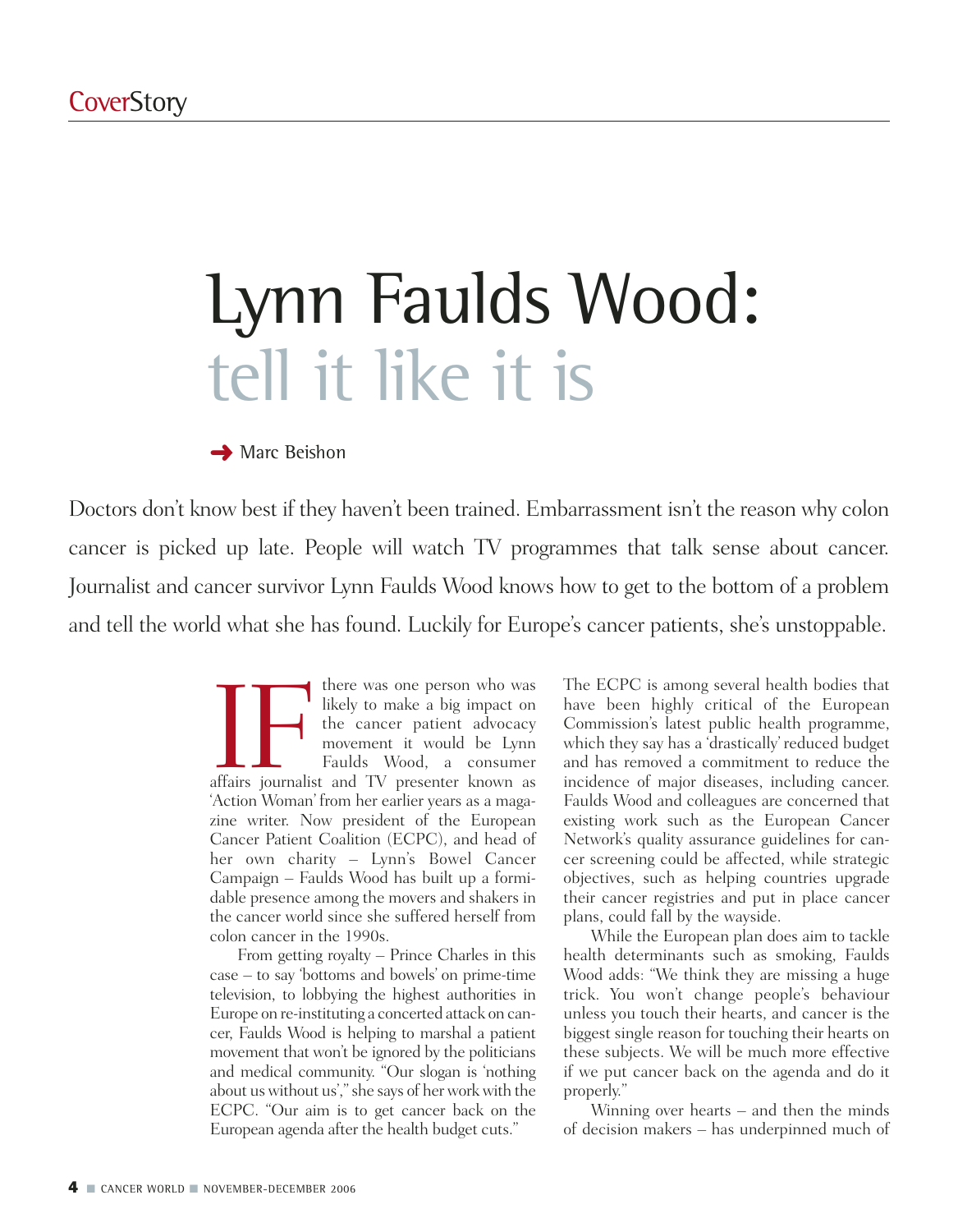

## She is helping to marshal a patient movement that won't be ignored by politicians or the medical world

her work in general consumer affairs and now health. She has a journalist's instinct to gather the evidence before 'going public', and has been highly effective in helping to remove the barriers to higher-quality care during the journey that cancer patients make, often putting medics on the spot in public arenas.

Faulds Wood started out a French teacher – French and Spanish were her subjects at university. "Being a teacher was great because I consider education is what I've really done throughout my career," she says. She then moved to a career in journalism, starting on a woman's magazine as Action Woman, after she had had her own consumer experience trying to return some clothing her husband had bought her.

Headhunted by national newspapers, she took her consumer writing to the *Daily Mail* and then to the mass-circulation *Sun*, figuring that upmarket newspaper readers "could look after themselves". It's a point she continues to make today, holding up the *Sun* to senior medical professionals and saying, "This is the audience you need to reach." She adds that she also spent a year teaching English to foreign businesspeople, and this – and the experience on the *Sun* –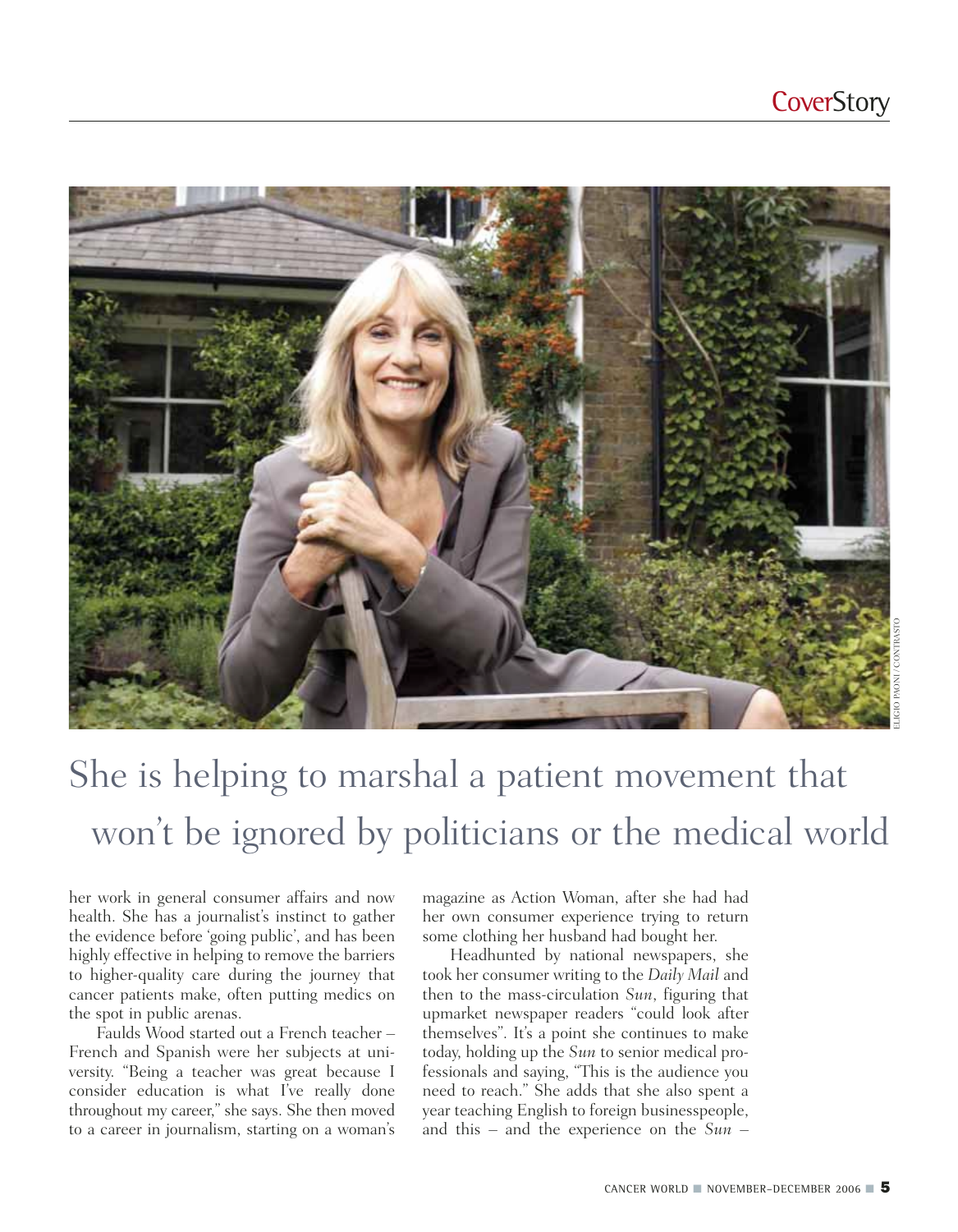

drummed into her the need for simple, direct communications.

There is tremendous power in engaging newspapers such as the *Sun*, as she was to demonstrate in a campaign to close down a tawdry pet animal market in London's East End, which culminated in a march on Margaret Thatcher in Downing Street. Market forces duly gave way to public pressure.

Faulds Wood then moved to television, working on the new breakfast shows and also as a presenter of *Watchdog*, a consumer affairs show in which she became a household name. "I always tried to take on at least one big health story each year," she says. They included rubella vaccinations – "The government said you were protected for life and we proved you weren't" – and toxoplasmosis, which is caused by a parasite in undercooked meat that can harm unborn babies, but which can be detected with a simple blood test.

She also made a series filming the best doctors around Europe. "In one hospital in France I saw a crowd of doctors from various countries observing a procedure, and I asked how many had come from Britain. There were none. I thought this might be down to arrogance, but in

fact British doctors had so little funding they couldn't afford to travel. But we have also tended to be too insular in the UK."

Then in 1991, at the age of 40, her world fell in. From being a top TV presenter, and with new family life – she had a son of two – she was diagnosed after a long delay with advanced colon cancer. "I don't blame my doctors for not picking up the symptoms – it was fairly subtle rectal bleeding. I was told it was probably piles. I now know that a lot of us who are told we have piles actually have anal cushion bleeding, which is also pretty common. But after five months, I did ask to see the top GP at my doctors' practice, saying if it was piles they should be seen to. I finally got to see someone who examined me with a rigid proctoscope, which wasn't long enough to reach the cancer, and then I was sent for a barium enema."

All in all, it took nearly a year before Faulds Wood was diagnosed with cancer. "It was a classic apple-core-shaped colon cancer. I was shattered. I'd apparently had it for years, and I didn't know what my chances were. There was no Internet then. I remember going round the bookshops looking for information, but there was nothing on bowel cancer." It was not until a year after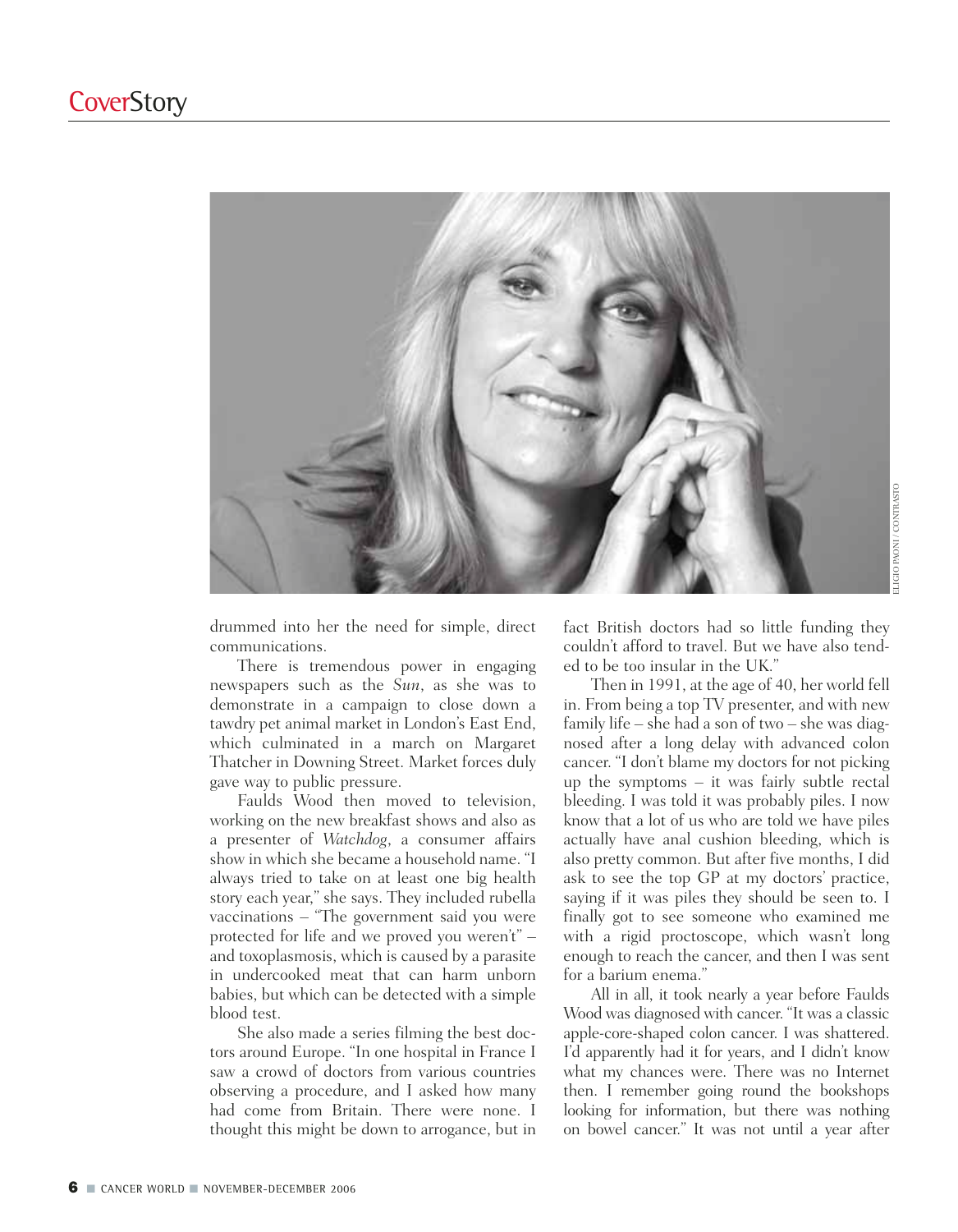treatment that she looked into data on survival, discovering that, for her stage III cancer, only 34% of people then lived beyond five years in the UK.

Meanwhile she was offered swift surgical removal of the cancer at St Mark's, London, being fortunate enough to be able to pay for private treatment (and trying to avoid the attention of the media). There was an option to have chemotherapy, but her surgeon decided to hold back and use it only if there was recurrence – a possibility as the cancer had started to invade her lymph nodes. "He made the decision. There was no discussion about it," she says.

Subsequent tests revealed no spread to other organs, and five years later Faulds Wood received the all clear. She was left with a large operation scar from 50 staples running like a train-track down her front, and the immense psychological trauma of having to deal with cancer (she has since had skin cancer too). She threw herself back into TV work very quickly, but the media had found out and she received a lot of coverage. "I thought if I keep quiet about it, others may die," she says. "People thought it was an 'old man's' disease, but once I started talking about it I kept finding people who'd had it and never told anyone. I was about the only well-known person who would."

As she gathered her thoughts about bowel cancer, she started to find out more about the huge disparities in treatment then existing in Britain. "Looking back it was like the Dark Ages, the quality of colonoscopy was often poor and some of the surgery shameful. While we had some of the best surgeons, such as Bill Heald at Basingstoke, we also had some of the worst, and the poorer ones didn't seem to know it. They stayed in the same hospitals for a long time and didn't know the rest of the world had moved on. The EuroCare data in 1999 finally showed we were among the worst in Europe for cancer outcomes."

With her own experience out in the open, Faulds Wood inevitably turned her campaigning instinct to the medical world and to cancer. She fronted a TV programme called *Doctor Knows Best*. "It was about the role of the GP [general practitioner] as gatekeeper, and that they didn't have a good enough chance of spotting cancers because they weren't adequately trained to do so. Our system has not been the best. In France, for example, you can go straight to a specialist centre, and not through a gatekeeper who can stop you getting there."

This programme was offered to the BBC, which turned it down, saying no one wanted to see cancer discussed during prime-time viewing. Faulds Wood took it to a strong investigative programme, *World in Action*, run by one of Britain's commercial networks, and it got its highest audience – some 10.5 million – and prompted the government's Chief Medical Officer to call Faulds Wood and promise action.

Then after making several other programmes under the title *Lady Killers*, on diseases such as cervical cancer affecting women, Faulds Wood got the 'all clear' about her own cancer and felt able to address bowel cancer head on. "In 1996 I made a programme called *Bobby Moore and Me*, which went out on the 30th anniversary of England winning the World Cup." Bobby Moore was England's football captain for the country's greatest ever sporting triumph, but had died of bowel cancer in 1993 at the age of 51.

"Stephanie Moore, Bobby's wife, gave her first interview, saying she'd been waiting to talk about it. She'd known that it was an unnecessary death. Bobby had four years of symptoms and was told it was irritable bowel syndrome. In the programme I went through each stage in the cancer journey and showed what was wrong in the UK, and it got  $6.5$  million viewers – a remarkable figure given it was in July, usually a

The BBC turned it down, saying no one wanted to see cancer discussed during prime-time viewing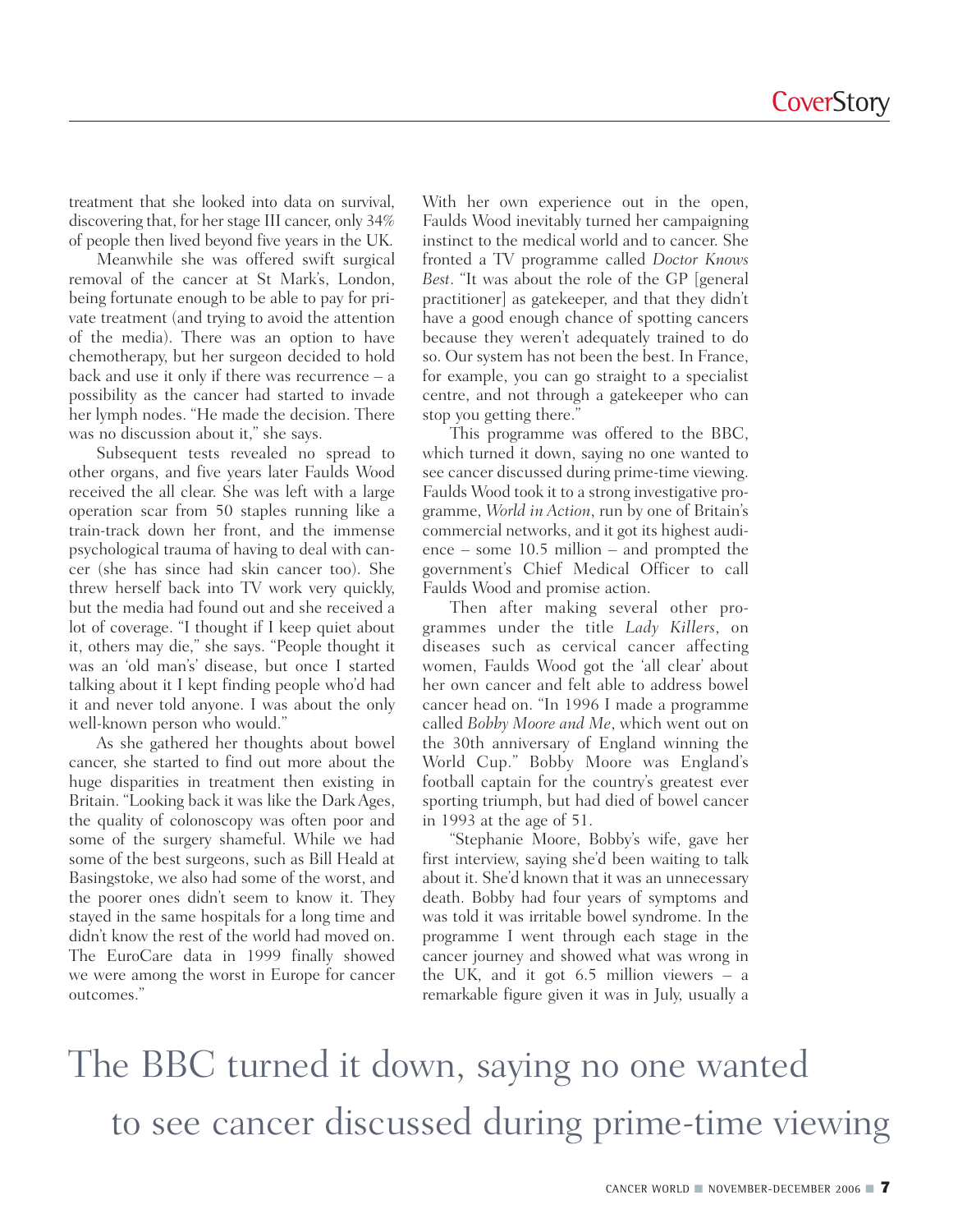very bad month for TV. I looked miserable on camera – and I was, because it was so upsetting."

Afterwards, she received about 28,000 letters. "I spent months answering a catalogue of human misery. The TV company had never seen anything like it. That's when I decided to give up most of my TV work and concentrate on bowel cancer."

A key starting point was to follow up the symptoms research she'd begun with *Doctor Knows Best*. She met Mike Thompson, a surgeon based in Portsmouth, England, whose wife, a GP, had had bowel cancer, and who had a more than special interest in the disease. "I had been asking people: where is the evidence for saying that, for example, symptoms are probably piles? I was told there isn't any such evidence anywhere worldwide, but 'we all know what the symptoms are'. But Mike had been keeping a database of outpatients with bowel symptoms in Portsmouth – hand-entering the data himself – and his instinct was that, if he could crunch the data, he'd find symptoms were different from what most doctors believed. He had 5,000 patients in the database and I got him funding from a colonoscopy equipment maker to take a year off to do the work."

The database, which 10 years later has nearly 20,000 records, has shown, says Faulds Wood, that symptoms are indeed different from what was then standard medical school teaching. "Bobby Moore had the classic symptoms for a one in six chance of colorectal cancer – that is, bleeding and persistent increased frequency of stools." Having also set up a charity, Beating Bowel Cancer, in 1997, Faulds Wood was able to publish new symptoms advice for patients, and managed to enlist the then public health minister to launch it. By 2000, the government had officially adopted the advice, which has been distributed in patient- and GP-friendly forms.

"But this is still unsatisfactory. Half of us are still presenting with symptoms when the cancer is advanced. And it is hard for GPs to unlearn what they think they have known for many years. We need something more to help them when they are unsure about making a referral, and we are developing a software tool to this end. But of course screening is the best way to go."

If the medical profession has much improvement to do, Faulds Wood is also very critical of the role of charities and patient organisations in helping to combat the disease. "I have found that people were not embarrassed to talk about bowel cancer, they just didn't think about it. But some charities don't make money out of telling you that this is a curable disease. They profit out of frightening you, to the extent that I think the subject has become more taboo now than it was. I find it appalling that charities are running campaigns such as 'Shit Scared', which was run with £200,000 of UK National Lottery money. I hate the slogan 'Dying from Embarrassment' – it wasn't me being embarrassed, but my doctor failing to recognise my cancer. We can do much better than make people feel they've brought it on themselves."

As she adds, the raw survival figures do not reflect the excellent chances for younger people like herself in making a full recovery, and there are good chances too for those whose cancers have spread to a few lymph nodes. Furthermore, symptoms such as rectal bleeding are very common – about one in five people have it in any one year, and it is common and normal in young people. "Mike Thompson has a slide of a penguin on an iceberg – if the penguin and the iceberg together represent the total number of rectal bleeders, only the penguin's head is cancer." Getting the messages across about symptoms in a non-scary way has been a major plank of her work.

She left Beating Bowel Cancer for a number

### "It wasn't me being embarrassed, but my doctor failing to recognise my cancer"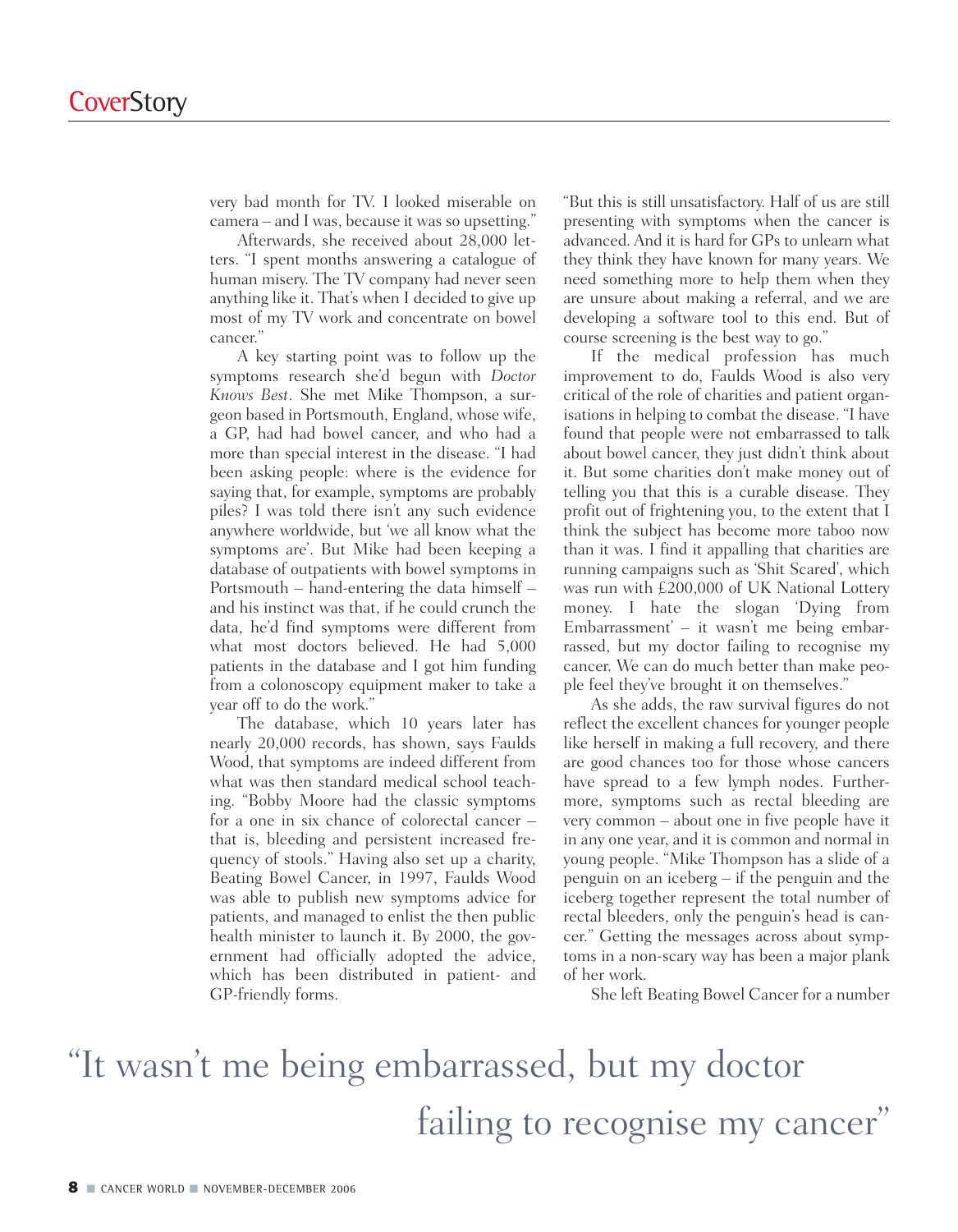of reasons, mostly too personal to go public on yet, and set up Lynn's Bowel Cancer Campaign. In general, she is not happy about the way many charities "have become fundraising machines mainly to sustain themselves", with large salaries paid to professional staff. "There is too much fundraising and not enough focus on saving the public from disease. Is it a coincidence that Britain, with the biggest charitable movement in Europe, has been among the worst for cancer outcomes?"

Public health messages, she adds, are just too important to leave to the voluntary sector, while the territorial disputes she's seen between organisations on who does what are 'ridiculous'.

Working through the patients' journey, Faulds Wood soon became involved in symptoms investigation, using her clout to voice concerns made by others about poor training and outdated techniques used in diagnosis. She set up a committee composed of the best people at doing colonoscopy and the best at teaching it, tasked with coming up with formal training courses for colonoscopists, and helped to find funds for 10 new training centres around the country. The use of rigid proctoscopes and barium enemas, the latter still in wide use in some regions in the UK, were firmly in her sights, having had them herself.

"One of the best things I did was a talk in 2002 at the Royal College of Surgeons in front of 250 of the world's leading surgeons. My feeling was, based on the Portsmouth database and talking to doctors, that we could diagnose people better in a more patient-friendly way. We should be doing flexible sigmoidoscopy, not full colonoscopy or barium enema, on people with bleeding or change of bowel habit, because cancers tend to be in reach of flexi-sig and it is cheaper and much less unpleasant. I asked them to imagine they had rectal bleeding, and using keypad voting I got them to choose what they would like themselves. Ninety percent wanted a flexi-sig. I was sitting next to the then Chief Medical Officer, and I said to him that most people in Britain couldn't get it. Patients need to have as good an experience as possible when hunting for this disease. Barium enema is a pretty unpleasant and costly experience."



Training people in flexi-sig also helps identify people with an aptitude for the more difficult colonoscopy, she adds.

Faulds Wood is now an old hand in negotiating the Byzantine world of British healthcare committees, and has become a campaigning patient representative on the key colorectal cancer meetings. "The most important committee I sit on is the National Bowel Cancer Audit project, run by the UK's Association of Coloproctology. It is looking at a number of variables for measuring hospital performance, including deprivation in the local population."

The plan is to publish performance data for colorectal cancer treatment by centre, adjusting for the worse outcomes in more deprived areas. But as Faulds Wood comments, centres will not be publicly named for three years. "It is not just a surgical disease anymore. Outcomes depend on a team approach and an anonymous period will give poorer performers a chance to catch up. It could just be an audit clerk who's not doing well, when the clinical team is really good. Audit is expensive, but patients have a right to know about the hospital they are going to, and there are some I would not go to at present." Such auditing is an area where Britain is leading in Europe, she adds.

Faulds Wood is a proponent of the concept of the 'uniquely informed patient' – patients with the skills to become role models and Queen of PR. The media had proved prudish about covering colorectal cancer stories, so Faulds Wood invited Prince Charles to talk about 'bottoms and bowels' on the national news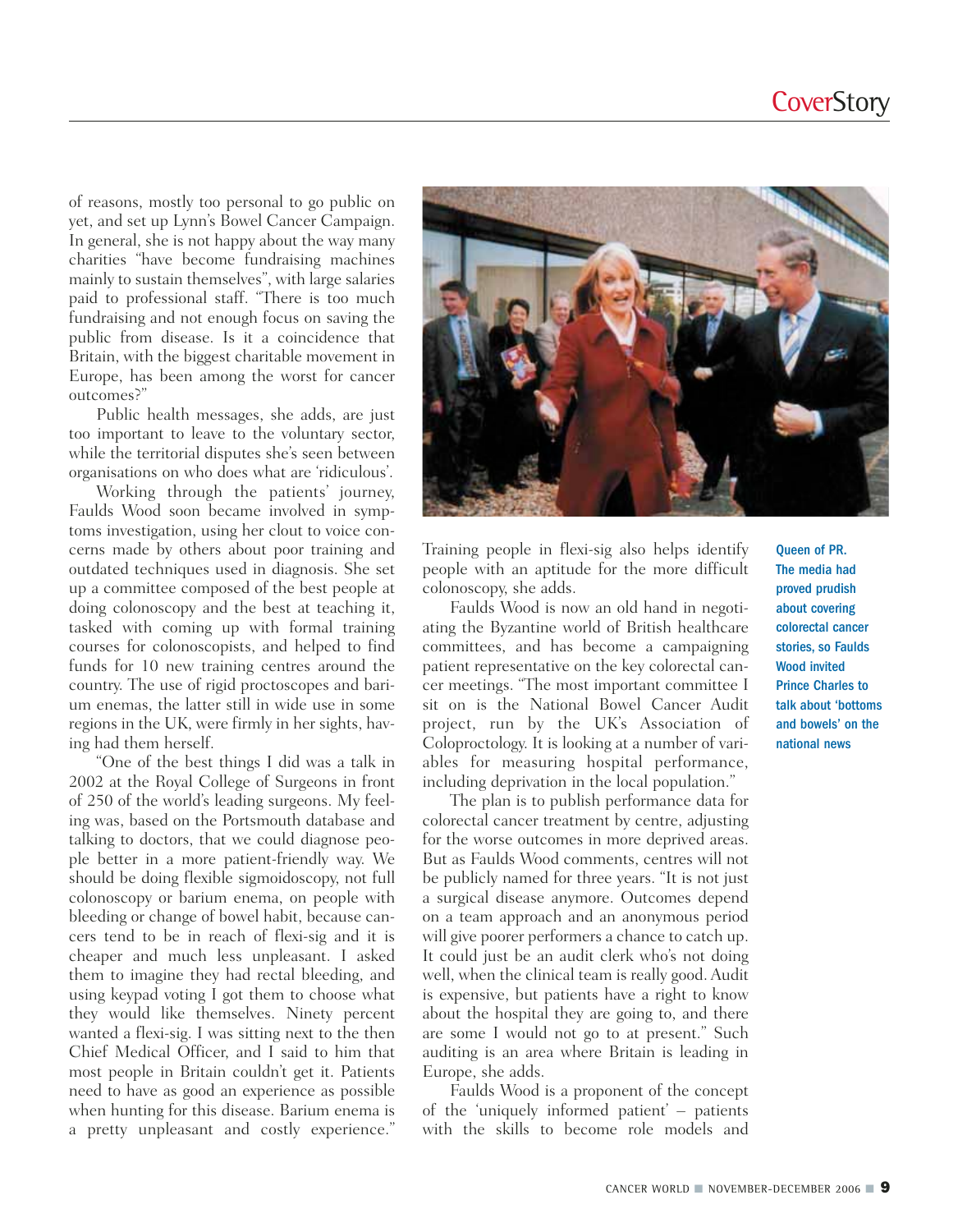

An alliance against cancer. Faulds Wood, in her capacity as president of the European Cancer Patient Coalition, with EU Health Commissioner Markos Kyprianou *(right)*, and the cochairs of MEPs Against Cancer, Alojz Peterle *(left)*, Adamos Adamou *(centre)* and Liz Lynne, at a MAC conference, Brussels 2006, which issued a call for action to tackle the growing epidemic of cancer

advocates for others. She feels that across the board, from local voluntary work to the highest platforms, cancer patients are not being involved enough, partly because there is a view that they do not want to discuss their experience. "But you can't shut me up about bowel cancer, and there are plenty of others like me." Patients groups do now have a welcome presence at major oncology conferences, she adds, but they should be integrated even more into the meetings, while the fact that patient advocates are usually the only unpaid people on committees should be addressed.

In the UK she has helped set up patient parties – social gatherings of bowel cancer patients and their families, where they mix with health professionals to feed back information on hospital facilities, treatment and support. One reason for running these parties, she says, is to identify patient representatives who may like to work on committees. Active bowel cancer patients are much more scarce than those who have had breast cancer.

Patient organisations can also help find people with familial predisposition, which Faulds Wood has done on TV to find HNPCC (hereditary non-polyposis colorectal cancer) families, and to help doctors recruit people for clinical trials. "I'm doing a speech soon on patient communications. Doctors really need marketing skills to sell their trials," she says.

"I'm also involved in a big seven-centre trial and looking at the value of follow-up. Extensive follow-up can be very expensive, and with the

world changing so fast and recruitment so slow, by the time you get people in trials they can be out of date."

There is also a question of finding out what trials are actually being conducted. "At the moment patients can't find out about trials. One of the most important things we are doing in ECPC is pushing for a register in lay language of clinical trials, including phase I, which the pharmaceutical industry don't really want us to have. But it is very important that patients know from phase I what's out there."

And while excited about new targeted therapies and genetic research, she feels there is a major funding imbalance between the ends of the cancer 'cycle', with relatively little spent on prevention, screening and early diagnosis. "The only good thing about colorectal cancer is you can find it in a precancerous phase and never need any drugs." There also needs to be more emphasis on quality of life, "leaving us as bodily intact as possible", including preserving sexual function and the use of keyhole surgery. "We could reduce stomas from 25% to 10%," she adds.

Faulds Wood was a cofounder of ECPC, and as the current president is heading a board of other cancer survivors developing a number of initiatives from patient advocacy masterclasses to lobbying for the trials registry, while her international schedule is starting to rival a top oncologist's itinerary, from talks at psycho-oncology and gastroenterology conferences to being the only overseas member of the US National Colorectal Cancer Roundtable, which brings together doctors, business leaders and patient groups.

ECPC is involved in designing the bowel cancer screening guidelines for Europe, and is building a colon cancer patient group network. But in general it has become an umbrella group for all cancer groups other than breast, where Europa Donna already has a leading presence – a necessary step, says Faulds Wood, as it would be impossible for all groups to get round a table in Brussels.

Over 200 member organisations are now in ECPC (and new ones are always welcome via www.ecpc-online.org, she adds), and the